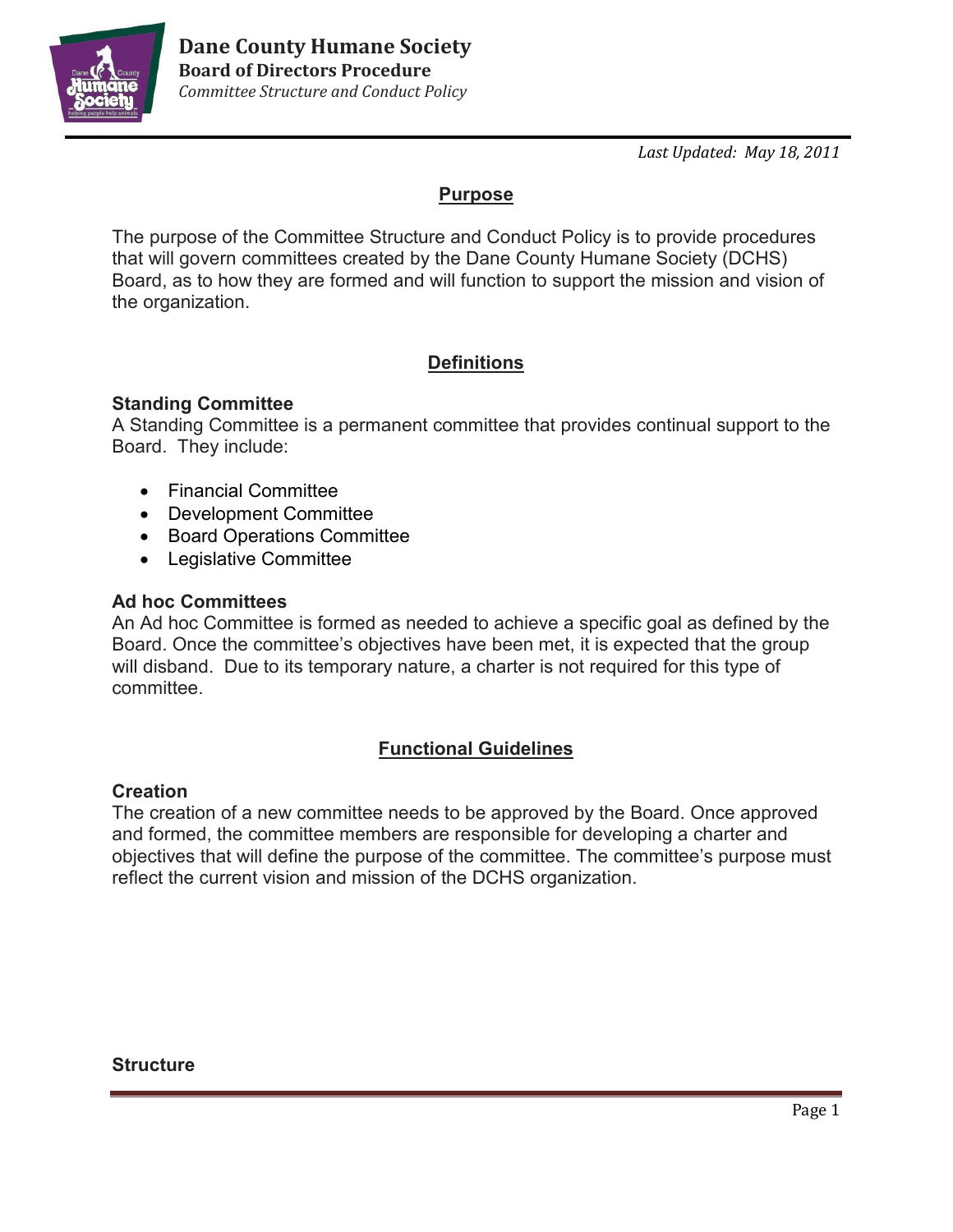In order for a committee to work effectively it will at minimum have three active members and up to any number of members as defined by each committee. While the composition of a committee can be diverse, including Board members, DCHS staff and volunteers, as well as DCHS members and non-DCHS members, at least one member must be a DCHS Board Director.

Chairman: This position is responsible for overseeing the committee and ensuring it meets its obligations.

Co-Chairman: If filled, this optional position would support the chairman and share the chairman's responsibilities.

Members: As committee members, these volunteers are expected to contribute regularly to further the committee's objectives.

### **Member Selection**

Each committee is responsible for selecting and managing its members. More often than not, new committee members will be invited to join; although an interested individual can also request to become a member of a specific committee. Regardless of how a person becomes a candidate, they will be vetted in the same manner, following a similar process that is used to evaluate new Board nominees. All committee members will review and discuss the candidate's qualifications. If the group determines the candidate's skills and experiences match the needs of the committee, the Chair will extend an invitation to the individual directly or delegate that responsibility to another member.

In situations in which a candidate is turned down, they can request to meet with the Committee Chair to make their case and discuss appealing the decision. If the candidate is not satisfied with the outcome of this meeting, they can request an audience with the Board to listen to their grievances. The Board will re-evaluate the candidate's qualifications, consult with the committee chair and make a final decision.

### **Roles and Responsibilities**

#### **Roles**

Committees: Committees are created with the primary purpose to serve the Board. They are sub-groups that function as an extension of Board by taking on tasks and projects that further the Board's goals. Most of the time, committees will identify their own objectives through their charters, however if needed the Board can delegate specific tasks. Once a committee's charter is approved by the Board, the committee is responsible for developing an action plan on how it will achieve the objectives outlined in its charter. In addition, the committee will be expected to evaluate its own progress and report back to the Board routinely on the status of their plan.